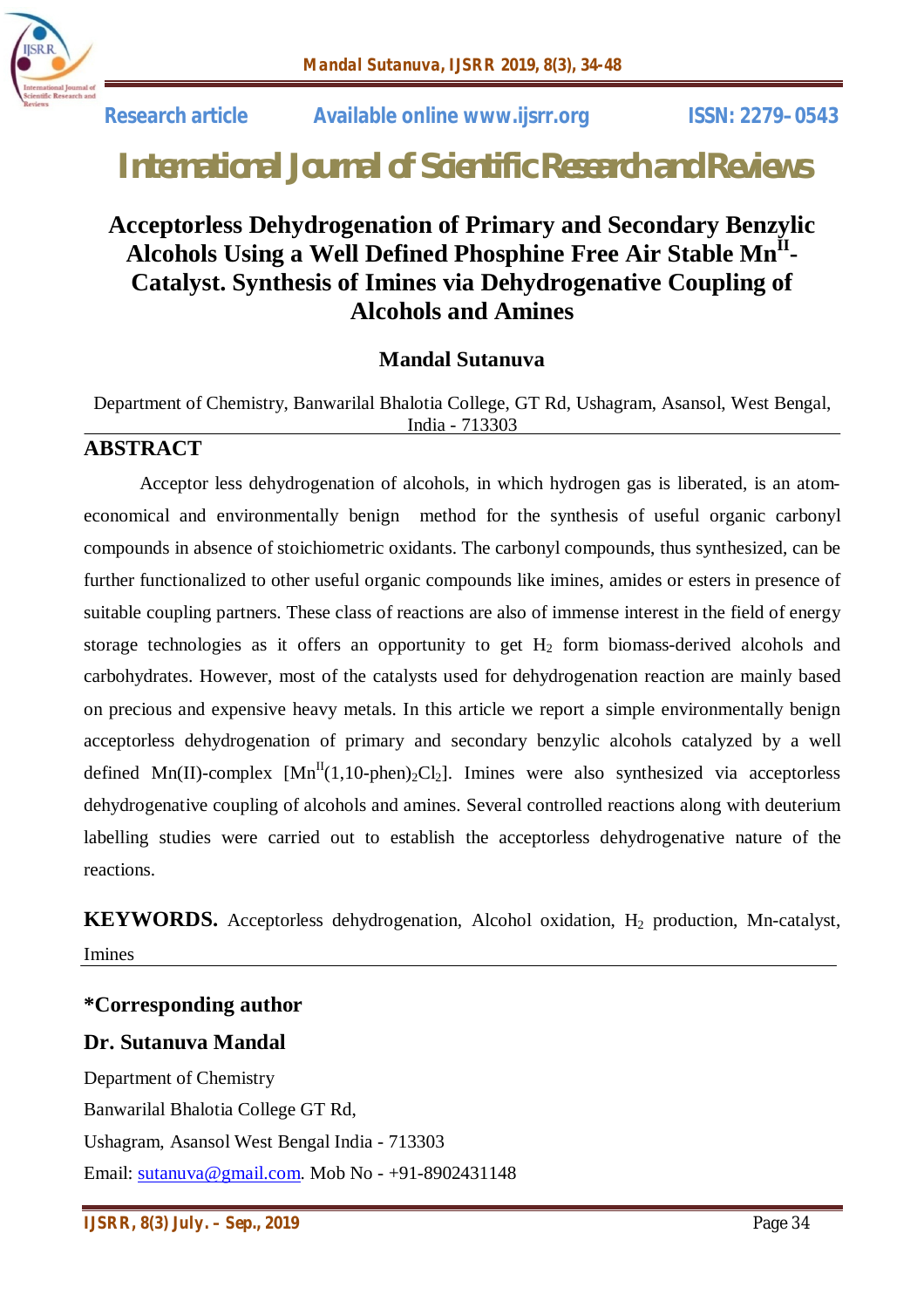#### **INTRODUCTION**

Catalytic acceptor less dehydrogenation reactions, particularly, the acceptorless dehydrogenation of alcohols, in which hydrogen gas is liberated, is an atom-economical and environmentally benign method for the synthesis of useful organic carbonyl compounds in absence of stoichiometric oxidants.<sup>1</sup> These reactions are of contemporary interest because of their relevance to chemical energy conversion using renewable resources; it indeed provides an opportunity to get  $H_2$  form biomass-derived alcohols and carbohydrates.<sup>2</sup> Furthermore, the dehydrogenated products, i.e. the ketones or aldehydes can even be further functionalized to other valuable organic compounds like imines, amides, esters and organic heterocycles in presence of suitable coupling partners.<sup>3</sup>

Consequently, a continuous effort is going on to develop new catalysts and catalytic methodologies for acceptorless dehydrogenation reactions. Several homogeneous catalysts were already developed and tested for acceptorless dehydrogenation of alcohols and subsequent chemical transformations. However, these catalysts often contain precious and heavy metals such as Rh, Ir, Ru, and Os.<sup>4-7</sup> Catalysts containing sustainable metals such as iron,  $8 \text{ cobalt}$ ,  $9 \text{ manganese}$ ,  $10 \text{ and } 10 \text{ s}$ nickel<sup>11</sup> have been much less explored. In recent years, using the non-precious and earth abundant transition metal ions, only a few groups reported the catalytic dehydrogenative oxidation of alcohols and synthesis of imines or amides by direct dehydrogenative coupling of alcohols with amines. For example, Milstein and co-workers, in 2016 reported a Manganese catalyzed synthesis of aldimines via dehydrogenative coupling of alcohols and amines (Figure 1a).<sup>10</sup> In 2015 Hong and co-workers reported a Fe-catalyzed acceptorless dehydrogenation of benzylic alcohols.<sup>8a</sup> Jones and co-workers in 2014 reported a well-defined iron catalyst for the acceptorless dehydrogenation of Nheterocycles. 8b In 2013, Hanson *et al.* reported a cobalt catalyst featuring a bis (dicyclohexylphosphine) amine (PNP) lig and for the acceptor less dehydrogenation of alcohols.<sup>9a</sup> In the same year, Beller and co-workers demonstrated the hydrogen production from methanol using two octahedral iron complexes and in the presence of KOH.<sup>8d</sup> In contrast to the development of several homogeneous catalysts based on Fe and Co, catalytic dehydrogenative reactions involving Mn-complexes are less developed although manganese is the third most abundant transition metal ions on earth crust.<sup>10,12</sup> Herein acceptorless dehydrogenation of primary and secondary benzylic alcohols and synthesis of imines via direct dehydrogenative coupling of alcohols and amines catalyzed by a simple air stable manganese(II) complex  $[Mn<sup>H</sup>(1,10-Phen)<sub>2</sub>Cl<sub>2</sub>]$  is reported. It is noteworthy to mention that imines and their derivatives have been drawing considerable attention over the years; these are frequently used as redox-active ligands in synthetic coordination chemistry.<sup>13</sup> They also found wide applications in the synthesis of dyes, fragrances, fungicides, pharmaceuticals, and agricultural chemicals.<sup>14</sup>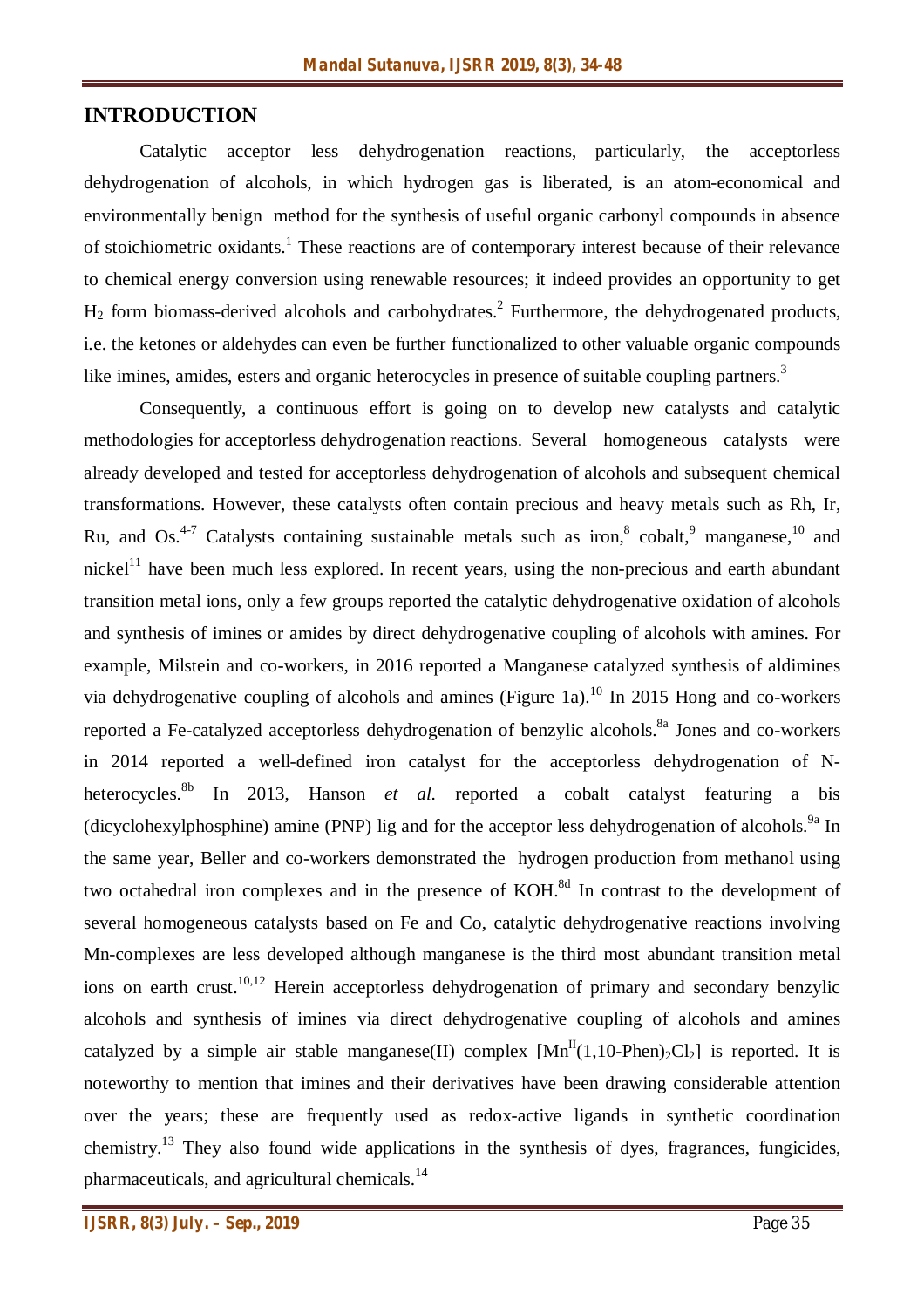

**Figure 1. Catalyst used in this study.**

### **MATERIALS AND METHODS.**

*General Information*. All reactions were carried out using standard Schlenk techniques under argon atmosphere. Tetrahydrofuran (THF), toluene, 1,4-dioxane were refluxed over sodium/benzophenone, distilled under argon atmosphere, and stored over 4 Å molecular sieves. All other chemicals were purchased from commercial suppliers and used as received without further purification. Analytical TLC was performed on a Merck 60 F254 silica gel plate (0.25mm thickness) and column chromatography was performed on Merck 60 silica gel (60-120 mesh). During purification of the reaction mixture of some of the controlled experiments preparative TLC was used. <sup>1</sup>H NMR spectra were recorded on a Bruker DPX-300(300 MHz), Bruker DPX-400(400 MHz) and Bruker DPX-500(500 MHz) spectrometers. TMS (tetramethylsilane) was used as a the internal standard.

**Synthesis of**  $[Mn^{\text{II}}(1,10\text{-}Phen)\text{-}Cl_2]$ **.** The catalyst  $[Mn^{\text{II}}(1,10\text{-}Phen)\text{-}Cl_2]$  was synthesized following the literature procedure via refluxing 1.0 equiv. of MnCl<sub>2</sub>.6H<sub>2</sub>O with 2.0 equiv. of 1,10-Phenanthroline in ethanol for four hours.<sup>15</sup>

*General Procedure for Oxidation of Alcohols***.** Under argon atmosphere a mixture of  $\text{[Mn}^{\text{II}}(1,10\text{-Phen})_2\text{Cl}_2$ ] (0.03 mmol) and Potassium tert-butoxide (1.0 mmol) was added in a flamedried Schlenk tube. The tube was capped with a Teflon screw cap, evacuated, and backfilled with argon. The screw cap was replaced with a rubber septum. Alcohol (1.0 mmol) dissolved in 5.0 mL of toluene was added to the Schlenk via a syringe. The Schlenk tube was then placed in an oil bath and heated at 75 °C for a set period. Once the reaction is finished, the resulting mixture was concentrated, volatiles were removed in vacuum and the residue was purified by column chromatography using silica.

*General Procedure for Dehydrogenative Coupling of Alcohols and Amines***.** Under argon atmosphere a mixture of  $[Mn^{II}(1,10-Phen)_{2}Cl_{2}]$  (0.03 mmol), Potassium tert-butoxide (1.0 mmol) and molecular sieves  $(4 \text{ Å})$  was added in a flame-dried Schlenk tube. A mixture of alcohol (1.0 mmol) and amine (1.0 mmol) dissolved in 10.0 mL of toluene was added to the Schlenk once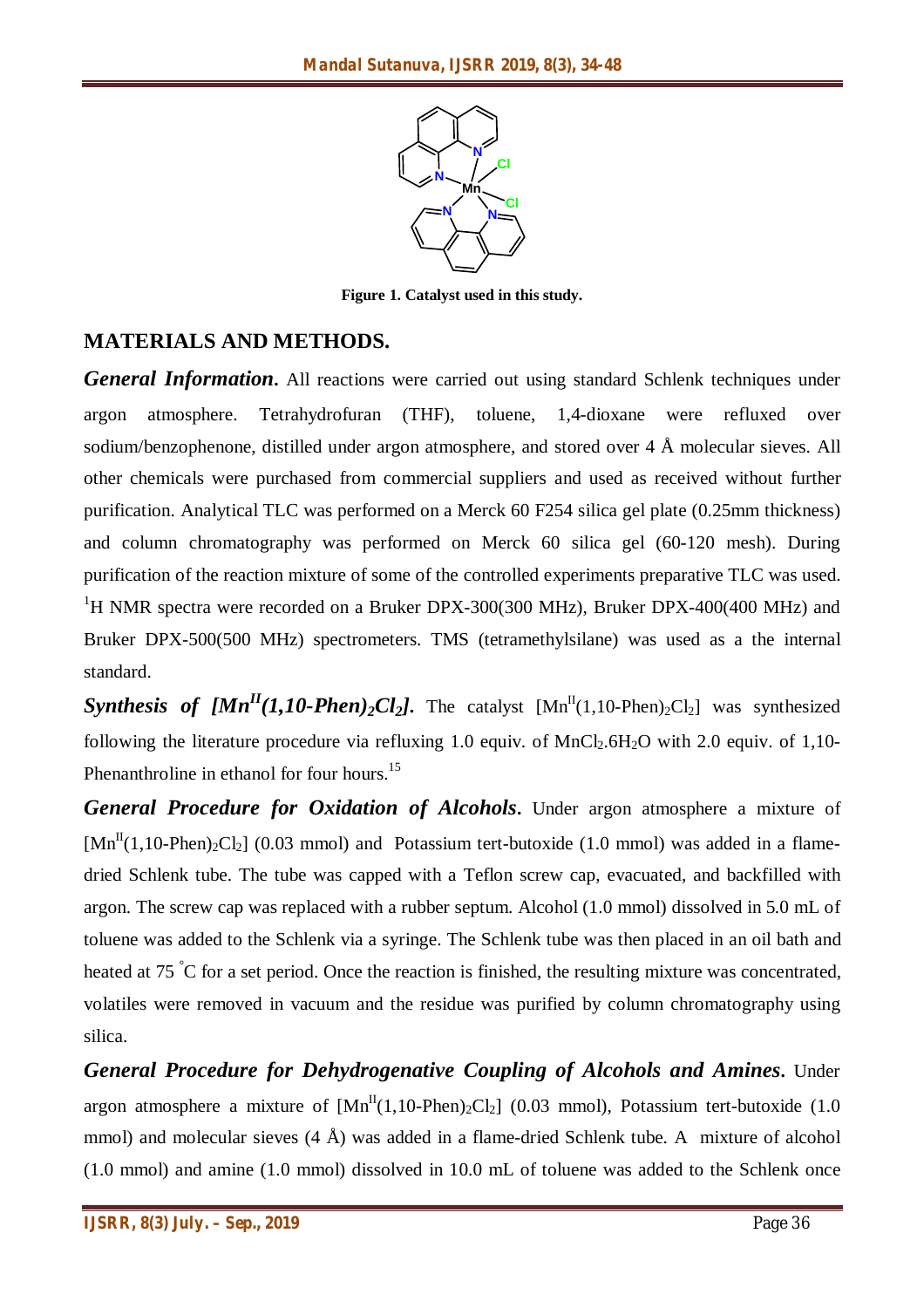via a syringe. The Schlenk tube was then placed in an oil bath and heated at  $110\degree$ C for 48-60 h. After the reaction finished, the resulting mixture was concentrated and the residue was purified by flash chromatography (silica gel) under argon atmosphere. For a few reactions an aliquot of the reaction mixture (100 μL) was dissolved in CDCl<sub>3</sub> and analyzed by <sup>1</sup>H NMR.

#### **RESULTS AND DISCUSSION**

The catalyst  $[Mn^{II}(1,10-Phen)_{2}Cl_{2}]$  was synthesized following the literature procedure via refluxing 1.0 equiv. of  $MnCl<sub>2</sub>.6H<sub>2</sub>O$  with 2.0 equiv. of 1,10-Phenanthroline in ethanol for four hours.<sup>15</sup>

Initially benzyl alcohol (**1a**) was chosen as the model substrate to evaluate the optimal reaction conditions for the dehydrogenation reaction using  $[Mn<sup>H</sup>(1,10-Phen)<sub>2</sub>Cl<sub>2</sub>]$  as catalyst. Optimization of the reaction conditions revealed that the reaction proceeded most efficiently in nonpolar solvents like toluene, whereas reactions in solvents of high polarities such as MeCN, dioxane, methanol, and DMF afforded poor yields (Table 1, entries 2-4). Among the series of bases examined such as  $K_3PO_4$ ,  $K_2CO_3$ ,  $Cs_2CO_3$ ,  $NaO<sup>t</sup>Bu$ ,  $KO<sup>t</sup>Bu$ , NaOMe, and NaOH, the best results were obtained with KO<sup>t</sup>Bu (Table 1, entries 1−12). Highest conversion of benzyl alcohol to benzaldehyde was achieved when the the reaction was carried out at  $75 \degree C$  in toluene for 24 h in presence of 1.0 equiv. of KO*<sup>t</sup>*Bu using 3.0 mol% of the catalyst (Table 1, entry 1). Lowering the temperature or catalyst loading below 3.0 mol% leads to poor conversion of the alcohols to the corresponding aldehydes or ketones. The stability of the catalytic system was also checked in aerial conditions.  $[Mn^{II}(1,10-Phen)_{2}Cl_{2}]$  itself is air stable and excellent conversion of alcohol to aldehyde was achieved when the reaction was carried out in presence of air. However, the yield of the corresponding aldehyde or ketones decreases significantly when the reaction was carried out in a closed schlenk tube (Table 2). This experimental observation is in agreement with the other reported dehydrogenation reactions where the removal of  $H_2$  from the reaction mixture is essential for the progress of the reaction.<sup>8a</sup>

Controlled experiments showed that no product was obtained in presence of only 1,10 phenanthroline ligand and base. While other manganese(II) sources like  $MnCl<sub>2</sub>.6H<sub>2</sub>O$  and  $Mn(CIO<sub>4</sub>)$ . 6H<sub>2</sub>O (Table 1, entries 13 and 14) only afforded the corresponding aldehydes in trace amounts  $\left( <10\% \right)$ .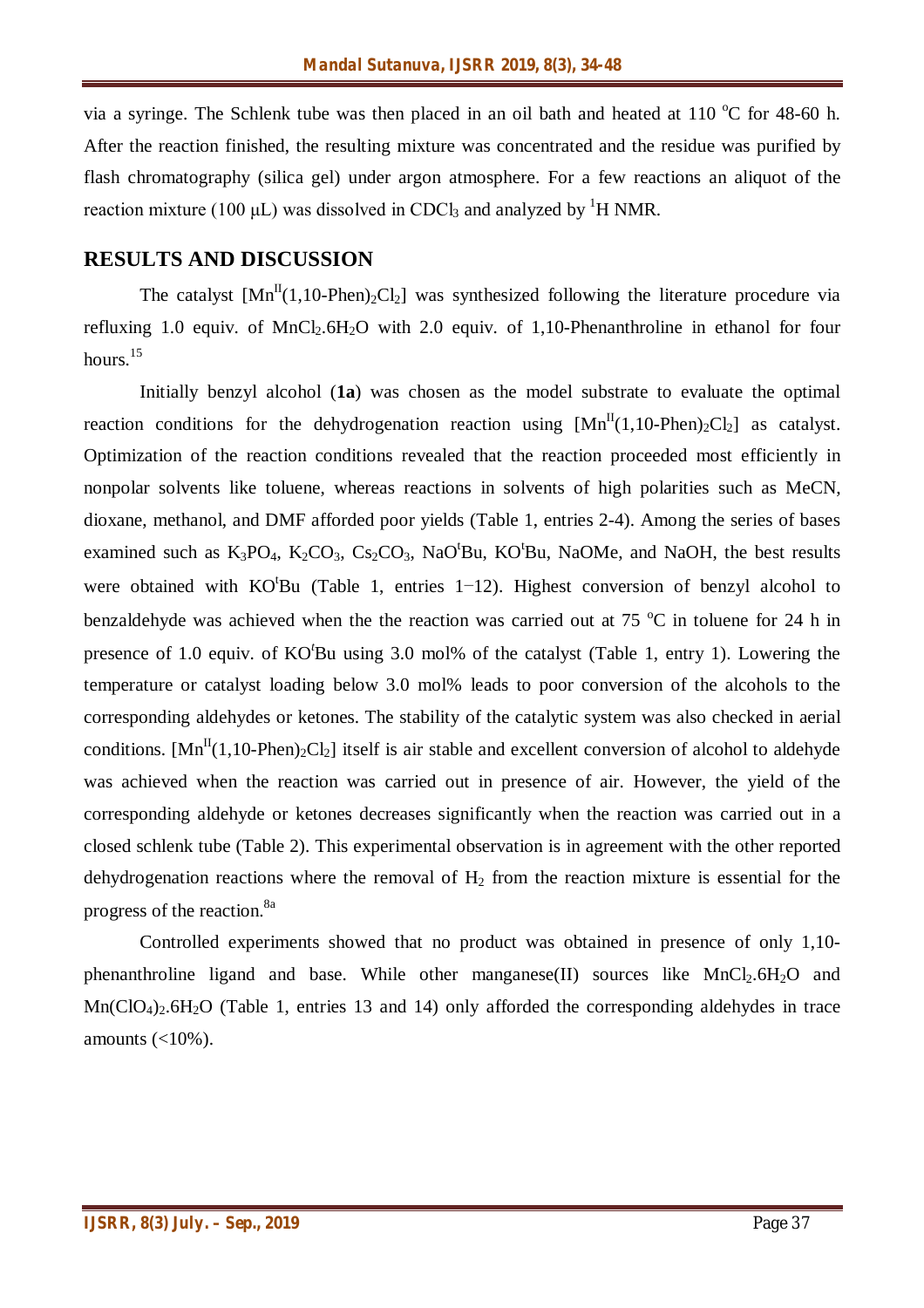| ╱<br>v<br>Solvent, Base, |                                                                                 |                |                                 |                                 |  |  |  |
|--------------------------|---------------------------------------------------------------------------------|----------------|---------------------------------|---------------------------------|--|--|--|
|                          | 75 °C, 24 h<br>1a                                                               | 1aa            |                                 |                                 |  |  |  |
| Entry                    | Mn(II)-catalyst (mol %)                                                         | <b>Solvent</b> | <b>Base</b>                     | Yield $(\sqrt[6]{\cdot})^{a-d}$ |  |  |  |
|                          | $\overline{\text{[Mn}^{\text{II}}(1,10\text{-Phen})_2\text{Cl}_2]}$ (3.0 mol %) | toluene        | KO <sup>t</sup> Bu              | 86                              |  |  |  |
| 2                        | $\overline{\text{[Mn}^{II}(1,10\text{-Phen})_2\text{Cl}_2}$ (3.0 mol %)         | acetonitrile   | KO <sup>t</sup> Bu              | trace                           |  |  |  |
| 3                        | $\overline{\text{[Mn}^{\text{II}}(1,10\text{-Phen})_2\text{Cl}_2]}$ (3.0 mol %) | methanol       | KO <sup>t</sup> Bu              | NR.                             |  |  |  |
| $\overline{4}$           | $\overline{\text{[Mn}^{II}(1,10\text{-Phen})_2\text{Cl}_2}$ (3.0 mol %)         | ethanol        | KO <sup>t</sup> Bu              | <b>NR</b>                       |  |  |  |
| 5                        | $\overline{\text{[Mn}^{II}(1,10\text{-Phen})_2\text{Cl}_2]}$ (3.0 mol %)        | <b>THF</b>     | KO <sup>t</sup> Bu              | 75                              |  |  |  |
| 6                        | $\overline{[Mn^{II}(1,10\text{-Phen})_2Cl_2]}$ (3.0 mol %)                      | toluene        | $K_2CO_3$                       | NR.                             |  |  |  |
| $7^{\circ}$              | $[Mn^{II}(1,10-Phen)_{2}Cl_{2}]$ (3.0 mol %)                                    | toluene        | <b>NaOH</b>                     | 83                              |  |  |  |
| 8                        | $[{\rm Mn}(1,10{\text -}Phen)_2Cl_2]$ (3.0 mol %)                               | toluene        | Na <sub>2</sub> CO <sub>3</sub> | <b>NR</b>                       |  |  |  |
| 9                        | $\overline{[Mn(1,10-Phen)_2Cl_2]}$ (3.0 mol %)                                  | toluene        | NaHCO <sub>3</sub>              | NR                              |  |  |  |
| 10                       |                                                                                 | toluene        | KO <sup>t</sup> Bu              | <b>NR</b>                       |  |  |  |
| 11                       | [Mn(1,10-Phen) <sub>2</sub> Cl <sub>2</sub> ] (3.0 mol %)                       | toluene        |                                 | NR.                             |  |  |  |
| 12                       | $[Mn(1,10-Phen)2Cl2]$ (2.0 mol %)                                               | toluene        | KO'Bu                           | 80                              |  |  |  |
| 13                       | MnCl <sub>2</sub> (10.0 mol%)                                                   | toluene        | KO <sup>t</sup> Bu              | <b>NR</b>                       |  |  |  |
| 14                       | $Mn(CIO4)2 (10.0 mol%)$                                                         | toluene        | KO <sup>t</sup> Bu              | trace                           |  |  |  |

**Table 1. Optimization of Reaction Conditions for the Dehydrogenation of Benzyl Alcohol (2a) Catalyzed by [MnII(1,10-Phen)2Cl2]. a-d**

**OH** Mn(II)-catalyst research

**H<sub>2</sub>** 

<sup>a</sup>Stoichiometry: benzyl alcohol (1.0 mmol); catalyst (0.03 mmol); base (1.0 mmol, 1.0 equiv.).

<sup>b</sup>Isolated yields after column chromatography. <sup>c</sup>Required time: 48h.

**Table 2. Dehydrogenation of Benzyl alcohol (1a) in Open/Closed Systemsa, b**

| OH $[Mn^{II}(1, 10\text{-Phen})_2\text{Cl}_2]$<br>H <sub>2</sub> |             |                                            |            |  |                |  |  |
|------------------------------------------------------------------|-------------|--------------------------------------------|------------|--|----------------|--|--|
|                                                                  | 2a          | toluene, K <sup>t</sup> OBu<br>75 °C, 24 h | 3aa        |  |                |  |  |
| Entry                                                            | Open/Closed |                                            | Atmosphere |  | Yield $(\%)^a$ |  |  |
|                                                                  | open        |                                            | Ar         |  | 85             |  |  |
|                                                                  | open        |                                            | air        |  | 76             |  |  |
|                                                                  | closed      |                                            | air/Ar     |  | 45             |  |  |

<sup>a</sup>Stoichiometry: benzyl alcohol (1.0 mmol); catalyst (0.03 mmol); base (1.0 mmol, 1.0 equiv). <sup>b</sup>Isolated yields after column chromatography.

Various substituted alcohols with different electronic properties and functional groups were tested to explore the substrate scope and versatility of the developed catalytic methodology. As shown in Table 3, excellent yields were obtained with alcohols containing electron donating groups. Reactions also proceeded with electron-withdrawing groups at the *para* position of benzyl alcohols, albeit leading to lower yields. For example, 4- nitro benzyl alcohol (**1c**) produces the corresponding aldehyde in a moderate yield (Table 3, entry 3). Higher yields of the corresponding aldehydes were obtained with alcohols containing electron donating substituents either at *para* or *meta* positions (Table 3, entry 4-6). Secondary alcohols also undergo dehydrogenation to produce the corresponding ketones under the same optimized reaction condition. Diphenyl alcohol or methyl phenyl alcohol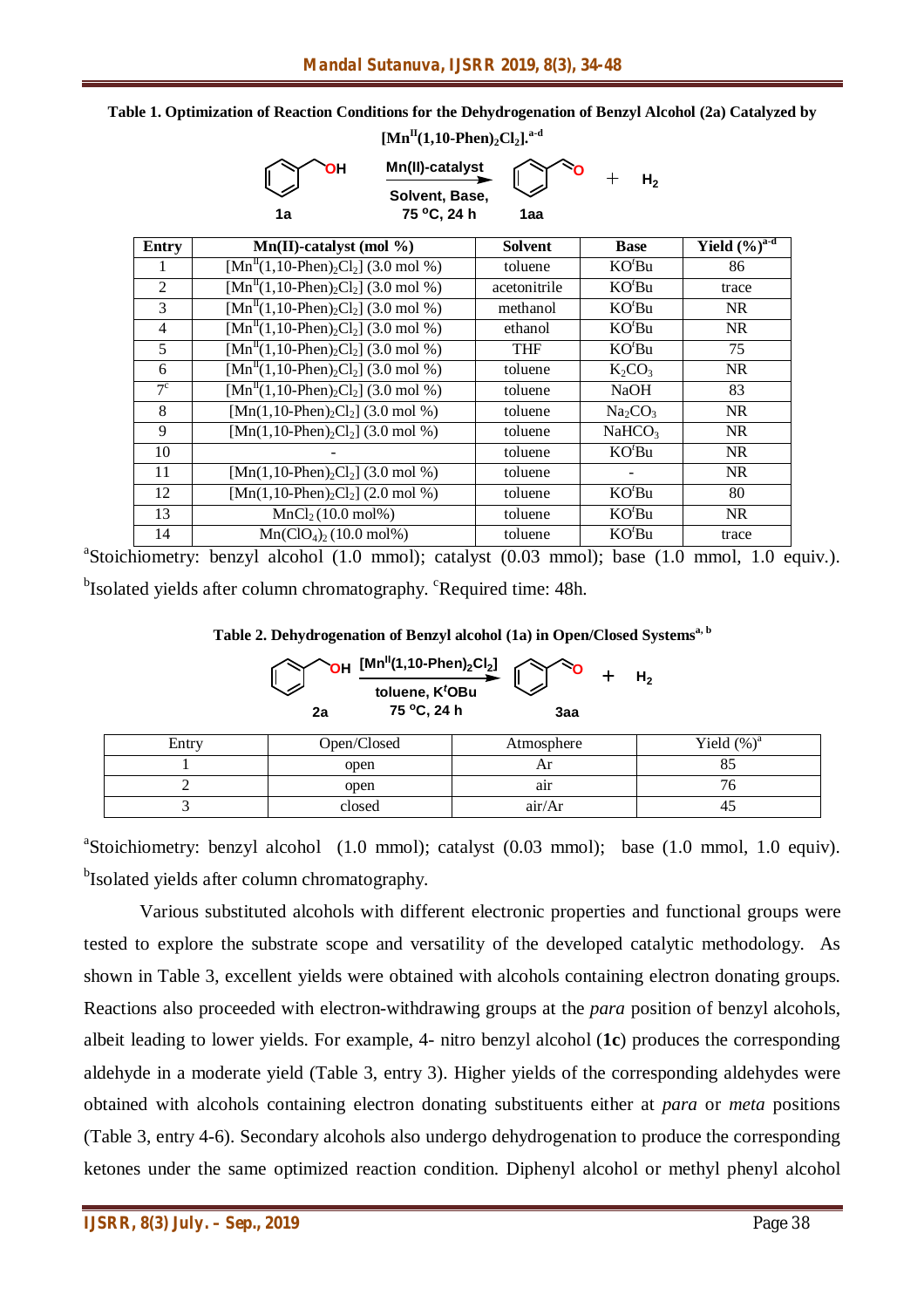produced benzophenone and acetophenone in high yields (Table 3, entry 7, 8) under the same optimized reaction condition. Pyrene 1-aldehyde or Anthracene - 9- carbaldehyde were also isolated in high yields from their corresponding alcohols (Table 3, entry 9, 10). Heterocyclic alcohols were also found to produce the corresponding aldehydes (Table 3, entry 11-12). For example, 2- Pyridinecarboxaldehyde was obtained in 25% yield from 2-Pyridinemethanol under the optimized reaction condition. Unfortunately, aliphatic alcohols were not dehydrogenated under our catalytic reaction conditions (Table 3, entry 13).

**Table 3. Dehydrogenation of Various Alcohols Catalyzed by [MnII(1,10-Phen)2Cl2]. a-c**

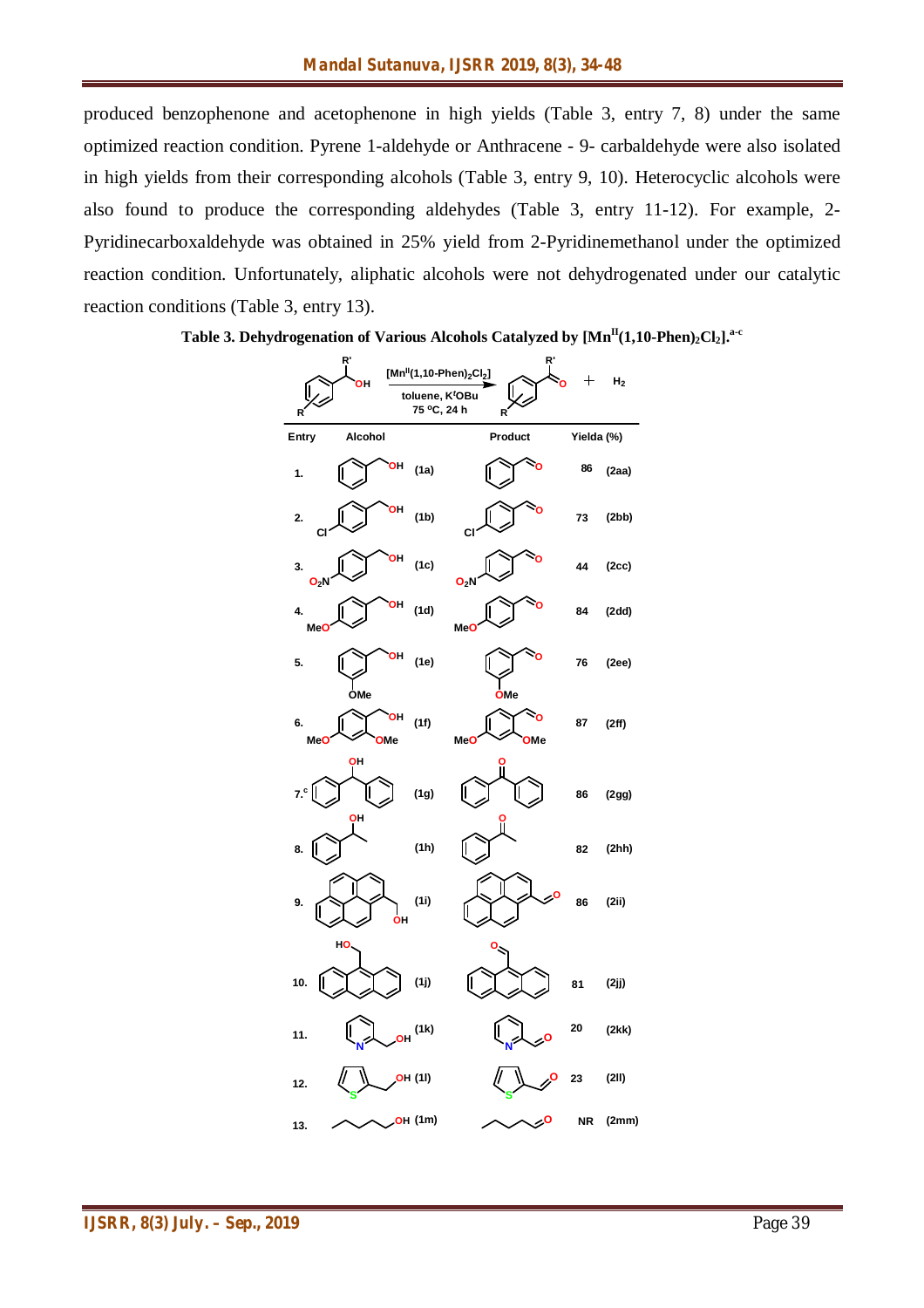<sup>a</sup>Stoichiometry: alcohol (1.0 mmol), catalyst (0.03 mmol); KO'Bu (1.0 mmol, 1.0 equiv). <sup>b</sup>Isolated yields after column chromatography. <sup>c</sup>Reaction time: 12 h.

To further expand the scope of the developed catalytic methodology, attempts were made for direct dehydrogenative coupling of alcohols and amines. Reaction of equimolar amounts of benzyl alcohol and benzylamine in presence of 3.0 mol% catalyst and  $KO<sup>t</sup>Bu$  as base at 110  $^{\circ}C$  for 48 h produced the corresponding imine in 85% isolated yield (Table 4, entry 1). Optimization of the reaction conditions by varying the solvents and bases revealed that the highest yield of the imine was obtained in the same reaction condition that is best for dehydrogenation of alcohols; except slightly higher temperature and time is required. Lowering the temperature or catalyst loading below 3.0 mol% leads to poor yields of imines and requires prolonged reaction time (Table 4, entry 12). In polar solvents like acetonitrile or methanol <10% of the corresponding imine was formed (Table 4, entry 2, 3). Addition of molecular sieves  $(4 \text{ Å})$  further increases the yield and lowers the reaction time slightly (Table 4, entry 13). Notably, the same reaction when carried out in argon atmosphere under closed condition also produce the corresponding imine in 83% yield (Table 4, entry 14). The presence of  $H_2$  in the reaction medium slightly decreases the yield of the imine. Overall, the dehydrogenative coupling of alcohols and amine was found to be clean; no side products, such as amides or esters were observed.

**Table 4. Optimization of Reaction Conditions for the Dehydrogenative Coupling of Benzyl Alcohol and Benzyl Amine Catalyzed by [MnII(1,10-Phen)2Cl2]. a-e**

**H**

|                 | $NH_2$ [Mn <sup>II</sup> (1,10-Phen) <sub>2</sub> Cl <sub>2</sub> ]<br>OН<br>toluene. K <sup>t</sup> OBu<br>110 °C, 48 h<br>2a<br>1a | c <sub>N</sub><br>3a | $H_2$ +                         | H <sub>2</sub> O |
|-----------------|--------------------------------------------------------------------------------------------------------------------------------------|----------------------|---------------------------------|------------------|
| <b>Entry</b>    | $Mn(II)$ -catalyst (mol %)                                                                                                           | <b>Solvent</b>       | <b>Base</b>                     | Yield $(\% )$    |
| 1               | $[Mn^{II}(1,10-Phen)_{2}Cl_{2}]$ (3.0 mol %)                                                                                         | toluene              | KO <sup>t</sup> Bu              | 85               |
| $\overline{2}$  | $\overline{\text{[Mn}^{\text{II}}(1,10\text{-Phen})_2\text{Cl}_2]}$ (3.0 mol %)                                                      | acetonitrile         | KO <sup>t</sup> Bu              | trace            |
| 3               | $[MnII(1,10-Phen)2Cl2]$ (3.0 mol %)                                                                                                  | methanol             | KO <sup>t</sup> Bu              | <b>NR</b>        |
| $\overline{4}$  | $[\text{Mn}^{\text{II}}(1,10\text{-Phen})_2\text{Cl}_2]$ (3.0 mol %)                                                                 | ethanol              | KO <sup>t</sup> Bu              | <b>NR</b>        |
| 5               | $[Mn^{II}(1,10-Phen)_{2}Cl_{2}]$ (3.0 mol %)                                                                                         | <b>THF</b>           | KO <sup>t</sup> Bu              | 65               |
| 6               | $[MnII(1,10-Phen)2Cl2]$ (3.0 mol %)                                                                                                  | toluene              | $K_2CO_3$                       | <b>NR</b>        |
| $\overline{7}$  | $[Mn^{II}(1,10-Phen)_2Cl_2]$ (3.0 mol %)                                                                                             | toluene              | <b>NaOH</b>                     | 70               |
| 8               | $[MnII(1,10-Phen)2Cl2]$ (3.0 mol %)                                                                                                  | toluene              | Na <sub>2</sub> CO <sub>3</sub> | <b>NR</b>        |
| 9               | $[Mn^{II}(1,10-Phen)_{2}Cl_{2}]$ (3.0 mol %)                                                                                         | toluene              | NaHCO <sub>3</sub>              | <b>NR</b>        |
| 10              |                                                                                                                                      | toluene              | KO <sup>t</sup> Bu              | <b>NR</b>        |
| 11              | $\overline{[Mn^{II}(1,10\text{-Phen})_2Cl_2]}$ (3.0 mol %)                                                                           | toluene              |                                 | <b>NR</b>        |
| $12^{\circ}$    | $[MnII(1,10-Phen)2Cl2]$ (2.0 mol %)                                                                                                  | toluene              | KO <sup>t</sup> Bu              | 76               |
| 13 <sup>d</sup> | $[NiII(MeTAA)]$ (3.0 mol %)                                                                                                          | toluene              | KO <sup>t</sup> Bu              | 92               |
| 14 <sup>e</sup> | $[MnII(1,10-Phen)2Cl2]$ (3.0 mol %)                                                                                                  | toluene              | KO <sup>t</sup> Bu              | 83               |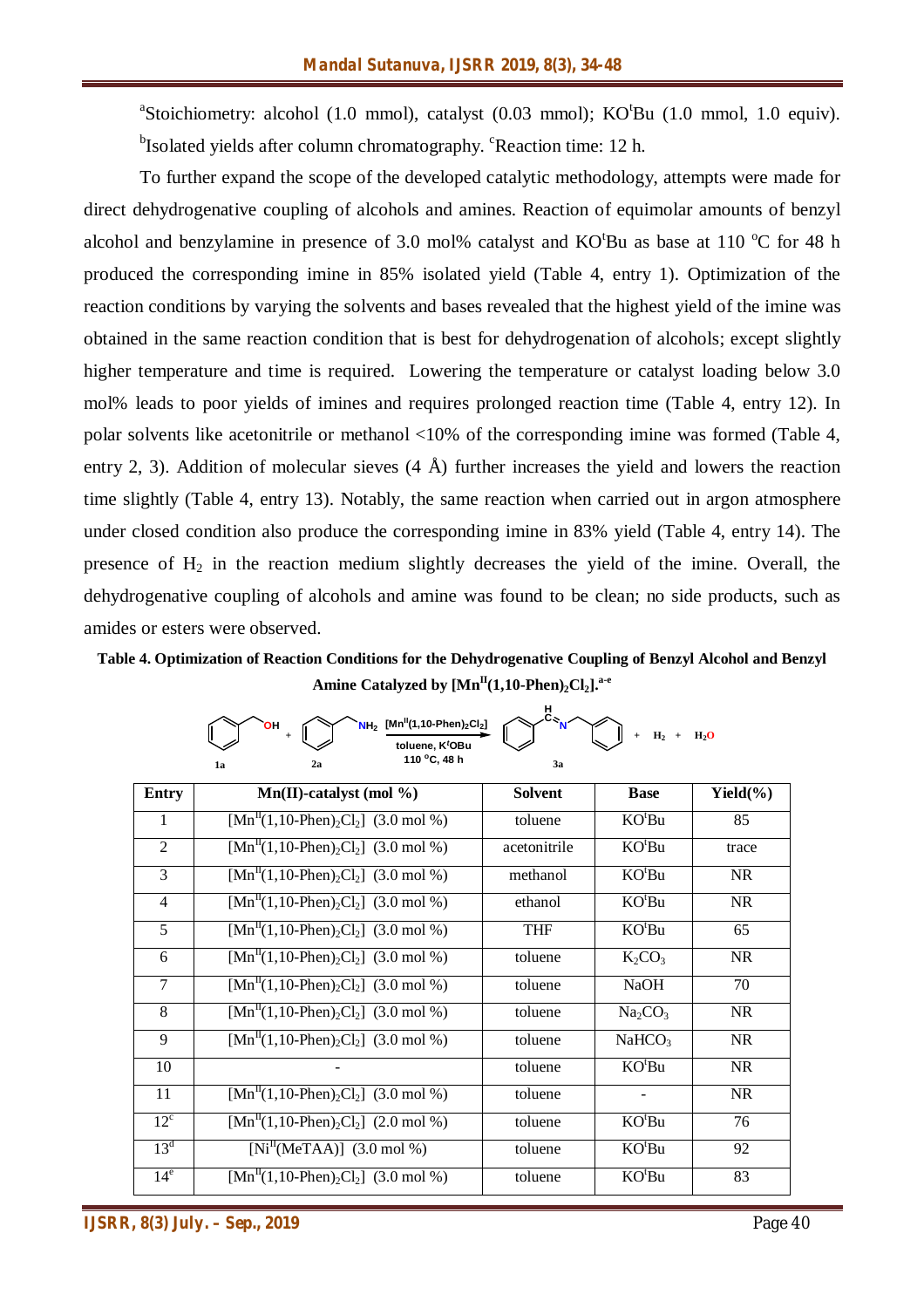<sup>a</sup>Stoichiometry: benzyl alcohol (1.0 mmol), benzyl amine (1.0 mmol) catalyst (0.03 mmol); KO<sup>t</sup>Bu (1.0 mmol, 1.0 equiv). <sup>b</sup>Isolated yields after column chromatography. <sup>c</sup>Reaction time: 60h.  ${}^{d}$ Molecular sieves (4Å) was added. <sup>e</sup>Reaction was carried out in a closed schlenk tube under argon.

Various substituted benzyl alcohols and amines were tested under the optimized conditions to explore the substrate scope of the dehydrogenative coupling reaction. Benzyl alcohol was found to undergo efficient dehydrogenative coupling with a variety of benzylic amines containing both electron donating or withdrawing groups (Table 5, entry 1-11). Presence of electron donating group at the *ortho* or *para* positions of benzylamines resulted in higher yields of the corresponding imines whereas benzyl amines having electron withdrawing substituents produced lower yield of the imine. 4-Methoxybenzylamine and 4-fluorobenzylamine undergoes dehydrogenative coupling with benzyl alcohol under the optimized reaction conditions to produce the corresponding imines in 87 and 71% yield respectively (Table 5, entry 2, 3). Dehydrogenative coupling of cyclohexylamine or hexylamine with benzyl alcohol also produced the corresponding imines in 72 and 57% yield respectively (Table 5, entry 5, 6). Benzyl alcohols bearing either electron donating or -withdrawing substituents were also tested. Reaction of 4-methoxy or 3-methoxy benzyl alcohols with benzylamine produced the corresponding imines in 64 and 66% yield respectively (Table 5, entry 7, 8 ). Benzyl alcohols with electron withdrawing group at *para* position was also found to undergo the catalytic dehydrogenative coupling reaction to produce the imines. Reaction of 4-nitrobenzyl alcohol with benzylamine produced the corresponding imine in 93% yield (Table 5, entry 10). Presence of electron withdrawing groups in both alcohol and amines also resulted a slight decrease in the yield of the corresponding imine. Reaction of 4-nitrobenzyl alcohol with 4-fluorobenzylamine under the optimized reaction condition yielded the corresponding imine in 85% yield (Table 5, entry 11). Aromatic amines were also found to be suitable for the dehydrogenative coupling; reaction of benzylamine with 4-chloroaniline under the optimized reaction condition produced the corresponding imine in almost quantitative yield.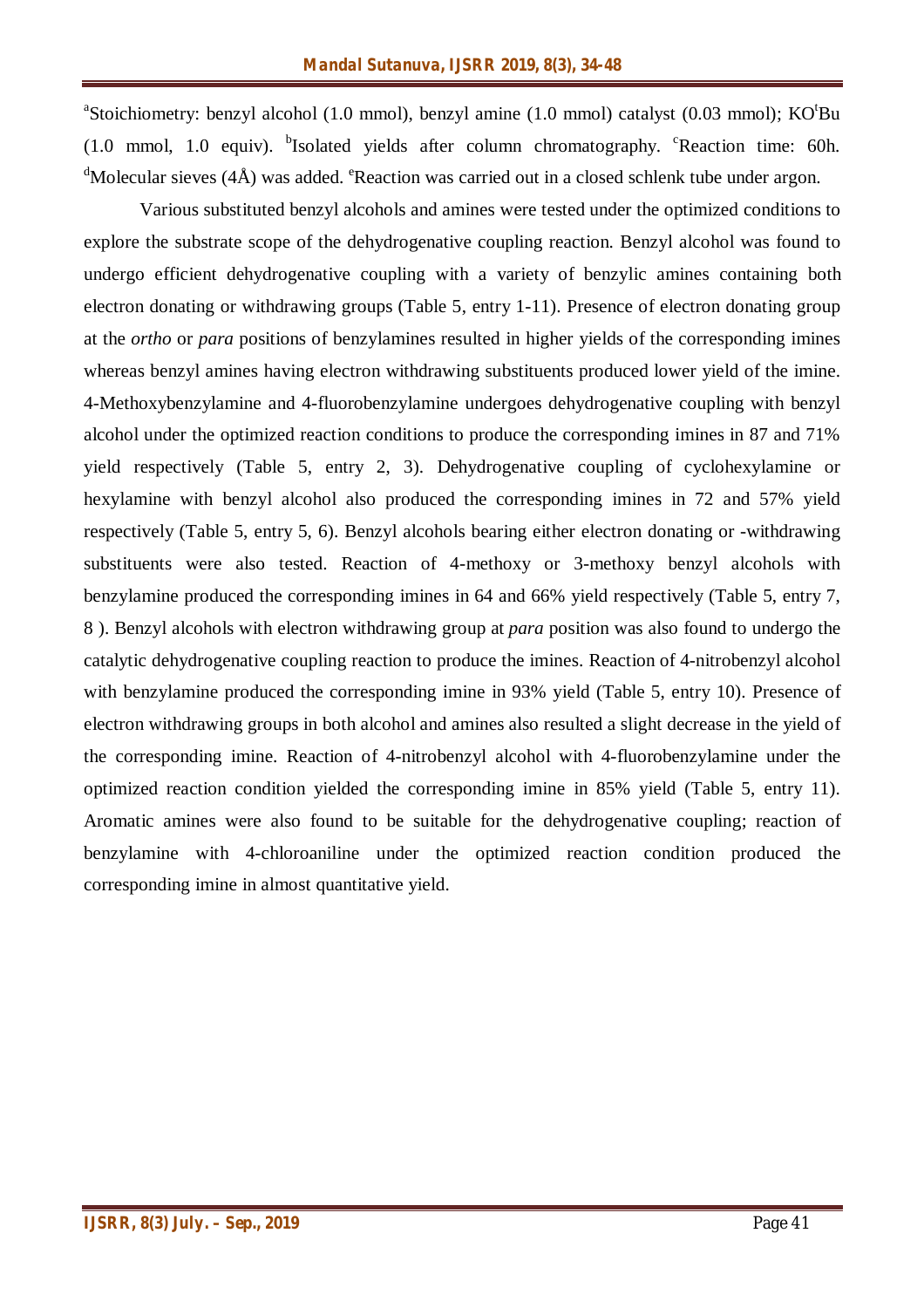

**Table 5. Dehydrogenative Coupling of Various Alcohols and Amines Catalyzed by [MnII(1,10-Phen)2Cl2]. a-c**

<sup>a</sup>Stoichiometry: benzyl alcohol (1.0 mmol), benzyl amine (1.0 mmol) catalyst (0.03 mmol); base (1.0 mmol, 1.0 equiv). <sup>b</sup>Isolated yields after column chromatography. <sup>c</sup>NMR yield using 1,4 dioxane as internal standard.

To check the dehydrogenative nature of the catalytic reactions and to confirm  $H_2$  evolution several controlled reactions were carried out. Intermolecular hydrogen transfer experiments were carried out to make use of the  $H<sub>2</sub>$ , liberated during dehydrogenation of alcohols, to reduce easily reducible substrates (Scheme 1). The dehydrogenation of diphenyl methanol (**1g**) when carried out in presence of 2,4-dimethoxybenzaldehyde (**1ff**) in a closed system, benzophenone (**1gg**) was obtained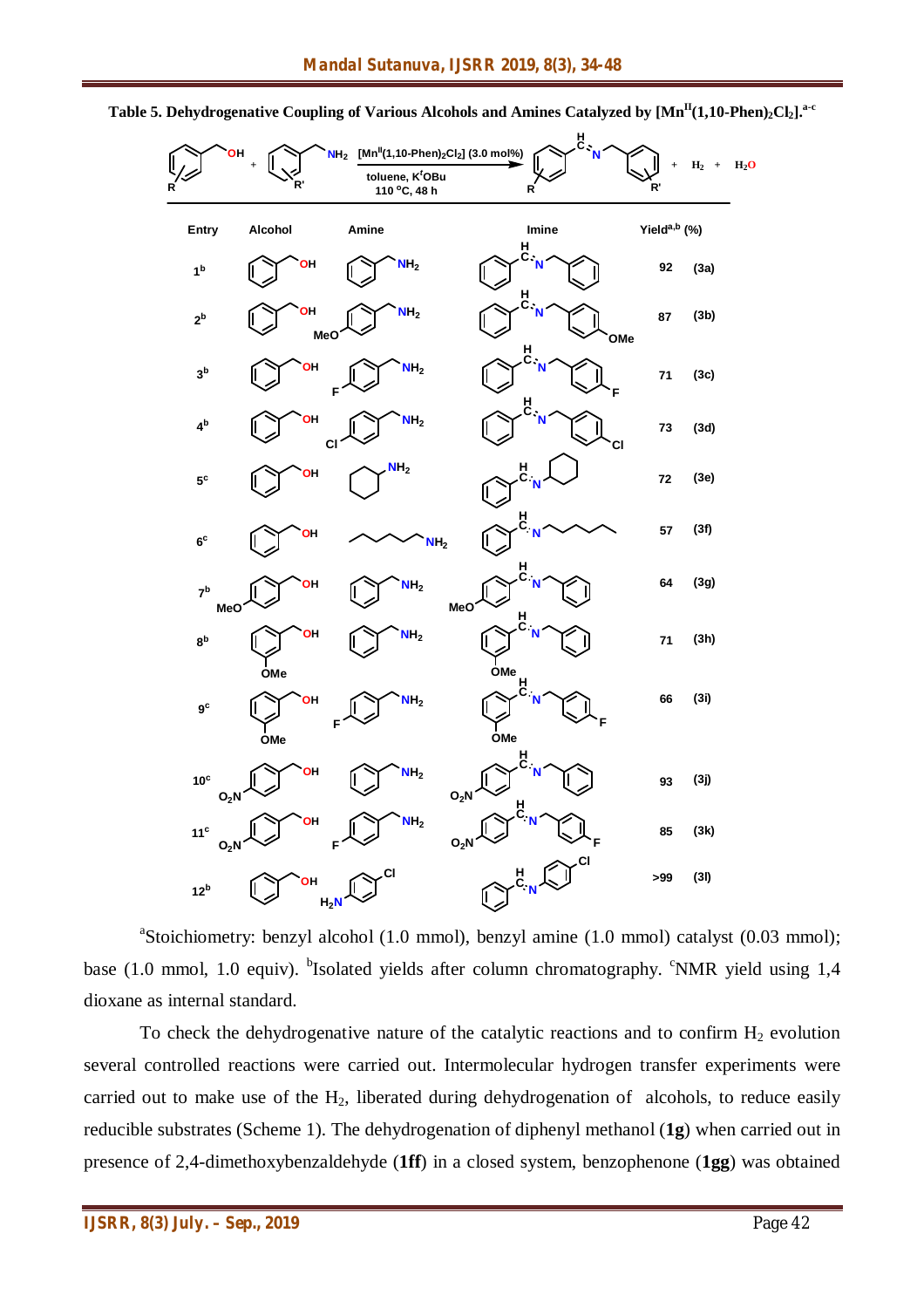in 40% yield, and (2,4-dimethoxy)benzyl alcohol (**1f**) was obtained as the hydrogenated product of 2,4-dimethoxybenzaldehyde. However, when the reaction was carried out in an open condition under argon atmosphere the dehydrogenation and hydrogen transfer reactions were found to be retarded by some extent. 65% of  $H_2$  was found to be transferred to the corresponding aldehyde when the reaction was carried out in closed condition whereas only 40% H<sub>2</sub> transfer occurs when the reaction was carried out in an open condition under argon atmosphere. The hydrogen transfer efficiency was calculated using a simple equation: [yield of  $1f$ ]/[yield of  $1gg$ ].<sup>8a</sup> This experimental results along with the available literature data indeed conclusively support that dehydrogenative nature of the catalytic methodology developed herein.

**Scheme 1.** Controlled Experiments for Intermolecular Hydrogen Transfer.



To further confirm the  $H_2$  evolution, intermolecular transfer hydrogenation reactions were carried out with deuterium labeled compound **1g-D<sup>2</sup>** (Scheme 2). The dehydrogenation of deuterateddiphenyl methanol (**1g-D2**) when carried out in presence of 2, 4-dimethoxybenzaldehyde (**1ff**) in a closed system, benzophenone was obtained, and deuterium exchange was observed in (2,4 dimethoxy)benzyl alcohol (**1f**), the deuterated product of 2,4-dimethoxybenzaldehyde (**1f-D2**).

**Scheme 2.** Deuterium Labeling Study During Intermolecular Hydrogen Transfer.



#### **CONCLUSION**

In summary, an unprecedented acceptorless dehydrogenation of alcohols catalyzed by a earth abundant, air-stable and simple Mn(II)-catalyst is reported. The catalytic methodology has been successfully extended for the synthesis of imines via dehydrogenative coupling of alcohols and amines. A variety of alcohols having different substituents has been found to produce the corresponding carbonyls under the optimized reaction conditions with the evaluation of  $H<sub>2</sub>$ . Amines with different substituents undergoes dehydrogenative coupling with alcohols to produce the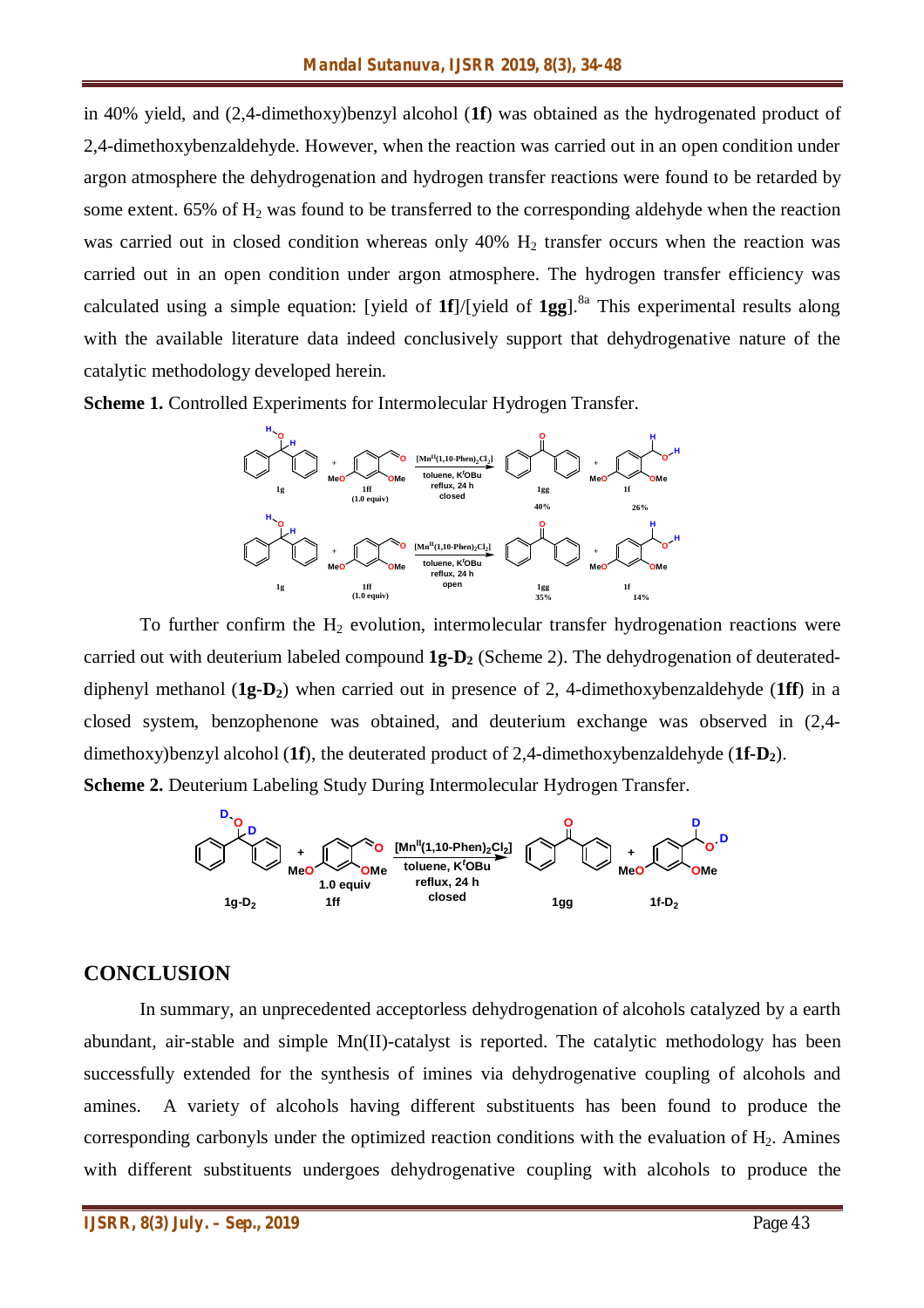corresponding imines in good to excellent yield. Several controlled experiments coupled with deuterium labeling studies confirm the  $H_2$  evolution and dehydrogenative nature of amine alcohol coupling. Further studies are in progress to understand the mechanism and to expand the scope of the dehydrogenative coupling reactions.

#### **ACKNOWLEDGMENTS**

SM thanks B.B. College, Asansol for providing laboratory space, and fine chemicals.

#### **REFERENCES**

- 1. (a) Bonitatibus Jr., P. J., Chakraborty, S., Dohertya, M. D., Siclovana, O., Jones, W. D., Soloveichik, G. L, "*Reversible catalytic dehydrogenation of alcohols for energy storage*", PNAS, 2015, 112, 1687−1692. (b) Gunanathan, C., Milstein, D, "*Applications of acceptorless dehydrogenation and related transformations in chemical synthesis*", Science 2013, 341, 249. (c) Watson, A. J. A., Williams, J. M. J, "*The give and take of alcohol activation*", Science 2010; 329: 635−636. (d) Choi, J., MacArthur, A. H. R., Brookhart. M., Goldman, A. S, "*Dehydrogenation and related reactions catalyzed by iridium pincer complexes*", Chem. Rev. 2011; 111: 1761–1779.
- 2. (a) Nielsen, M., Kammer, A., Cozzula, D., Junge, H., Gladiali, S., Beller, M, "*Efficient hydrogen production from alcohols under mild reaction conditions*", Angew. Chem., Int. Ed. 2011, 50, 9593−9597. (b) Johnson, T. C., Morris, D. J., Wills, M, "*Hydrogen generation from formic acid and alcohols using homogeneous catalysts*", Chem. Soc. Rev. 2010, 39, 81−88. (c) Junge, H., Loges, B., Beller, M, "*Novel improved ruthenium catalysts for the generation of hydrogen from alcohols*", Chem. Commun. 2007; 522−524.
- 3. (a) Dobereiner, G. E., Crabtree, R. H, "*Dehydrogenation as a substrate-activating strategy in homogeneous transition-metal catalysis*", Chem. Rev. 2010; 110: 681−703. (b) Tanabe, Y., Kuriyama, S., Arashiba, K., Nakajima, K., Nishibayashi, Y, "*Synthesis and reactivity of ruthenium complexes bearing arsenic-containing arsenic-nitrogen-arsenic-type pincer ligand*", Organometallics 2014; 33: 5295–5300. (c) Esteruelas, M. A., Honczek, N., Oliván, M., Oñate, E., Valencia, M, "*Direct access to POP-type osmium(II) and osmium(IV) complexes: osmium a promising alternative to ruthenium for the synthesis of imines from alcohols and amines*", Organometallics 2011, 30, 2468−2471. (d) Maggi, A., Madsen, R, "*Dehydrogenative synthesis of imines from alcohols and amines catalyzed by a ruthenium Nheterocyclic carbene complex*", Organometallics 2012, 31, 451−455. (e) Nordstrøm, L. U., Vogt, H., Madsen, R, "*Amide synthesis from alcohols and amines by the extrusion of dihydrogen*", J. Am. Chem. Soc. 2008, 130, 17672–17673. (f) Gunanathan, C., Ben-David,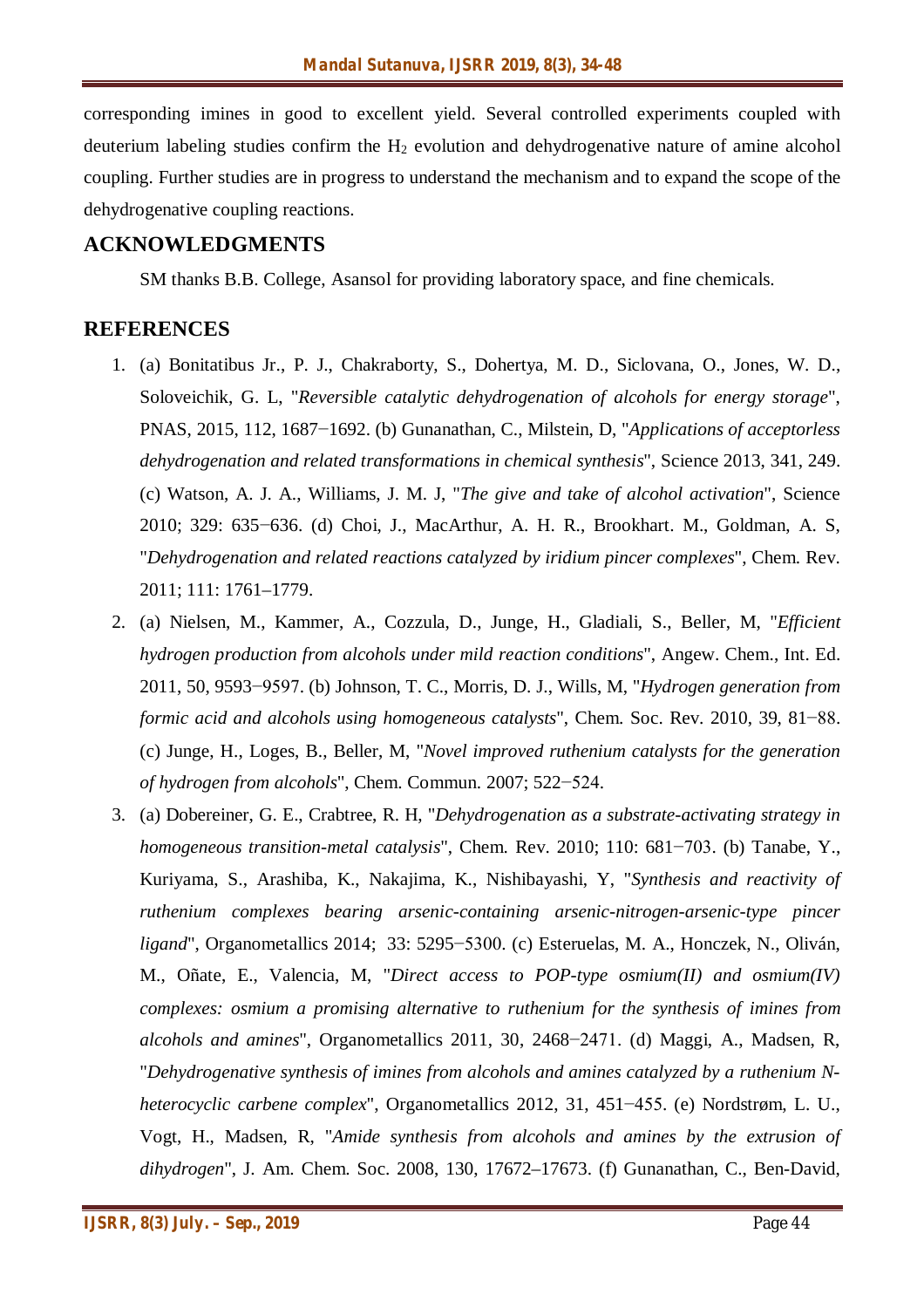Y., Milstein, D, "*Direct synthesis of amides from alcohols and amines with liberation of H2*", Science 2007, 317, 790−792. (g) Zhang, J., Leitus, G., Ben-David, Y., Milstein, D, "*Facile conversion of alcohols into esters and dihydrogen catalyzed by new ruthenium complexes*", J. Am. Chem. Soc. 2005, 127, 10840−10841. (h) Spasyuk, D., Gusev, D. G, "*Acceptorless dehydrogenative coupling of ethanol and hydrogenation of esters and imines*", Organometallics 2012, 31, 5239−5242. (i) Li, F., Lu, L., Liu, P, "*Acceptorless dehydrogenative coupling of o-aminobenzamides with the activation of methanol as a C1 source for the construction of quinazolinones*", Org. Lett. 2016, 18, 2580−2583. (j) Wang, R., Fan, H., Zhao, W., Li, F, "*Acceptorless dehydrogenative cyclization of o-aminobenzyl alcohols with ketones to quinolines in water catalyzed by water-soluble metal–ligand bifunctional catalyst [Cp\*(6,6′-(OH)2bpy)(H2O)][OTf]2*", Org. Lett. 2016, 18, 3558−3561. (k) Hu, P., Ben-David, Y., Milstein, D, "*General synthesis of amino acid salts from amino alcohols and basic water liberating H2*", J. Am. Chem. Soc. 2016, 138, 6143−6146.

- 4. (a) Zweifel, T., Naubron, J. V., Grützmacher, H, "*Catalyzed dehydrogenative coupling of primary alcohols with water, methanol, or amines*", Angew. Chem., Int. Ed. 2009, 48, 559−563.
- 5. (a) Campos, J., Sharninghausen, L. S., Manas, M. G., Crabtree, R. H, "*Methanol dehydrogenation by iridium N-heterocyclic carbene complexes*", Inorg. Chem. 2015; 54: 5079−5084. (b) Wang, R., Ma, J., Li, F, "*Synthesis of a-alkylated ketones via tandem acceptorless dehydrogenation/a-alkylation from secondary and primary alcohols catalyzed by metal–ligand bifunctional iridium complex [Cp\*Ir(2,2′-bpyO)(H2O)]*", J. Org. Chem. 2015; 80: 10769−10776. (c) Chianese, A. R., Drance, M. J., Jensen, K. H., McCollom, S. P., Yusufova, N., Shaner, S. E., Shopov, D. Y., Tendler, J. A, "*Acceptorless alkane dehydrogenation catalyzed by iridium CCC-pincer complexes*", Organometallics 2014, 33, 457−464. (d) Ngo, A. H., Adams, M. J., Do, L. H, "*Selective acceptorless dehydrogenation and hydrogenation by iridium catalysts enabling facile interconversion of glucocorticoids*", Organometallics 2014; 33: 6742−6745. (e) Polukeev, A. V., Petrovskii, P. V., Peregudov, A. S., Ezernitskaya, M. G., Koridze, A. A, "*Dehydrogenation of alcohols by bis(phosphinite) benzene based and bis(phosphine) ruthenocene based iridium pincer complexes*", Organometallics 2013; 32: 1000−1015. (f) Li, H., Lu, G., Jiang, J., Huang, F., Wang, Z-X, "*Computational mechanistic study on Cp\*Ir complex-mediated acceptorless alcohol dehydrogenation: bifunctional hydrogen transfer vs β-H elimination*", Organometallics 2011; 30: 2349–2363. (g) Krogh-Jespersen, K., Czerw, M., Summa, N., Renkema, K. B., Achord, P. D., Goldman, A. S, "*On the mechanism of (PCP)Ir-catalyzed acceptorless*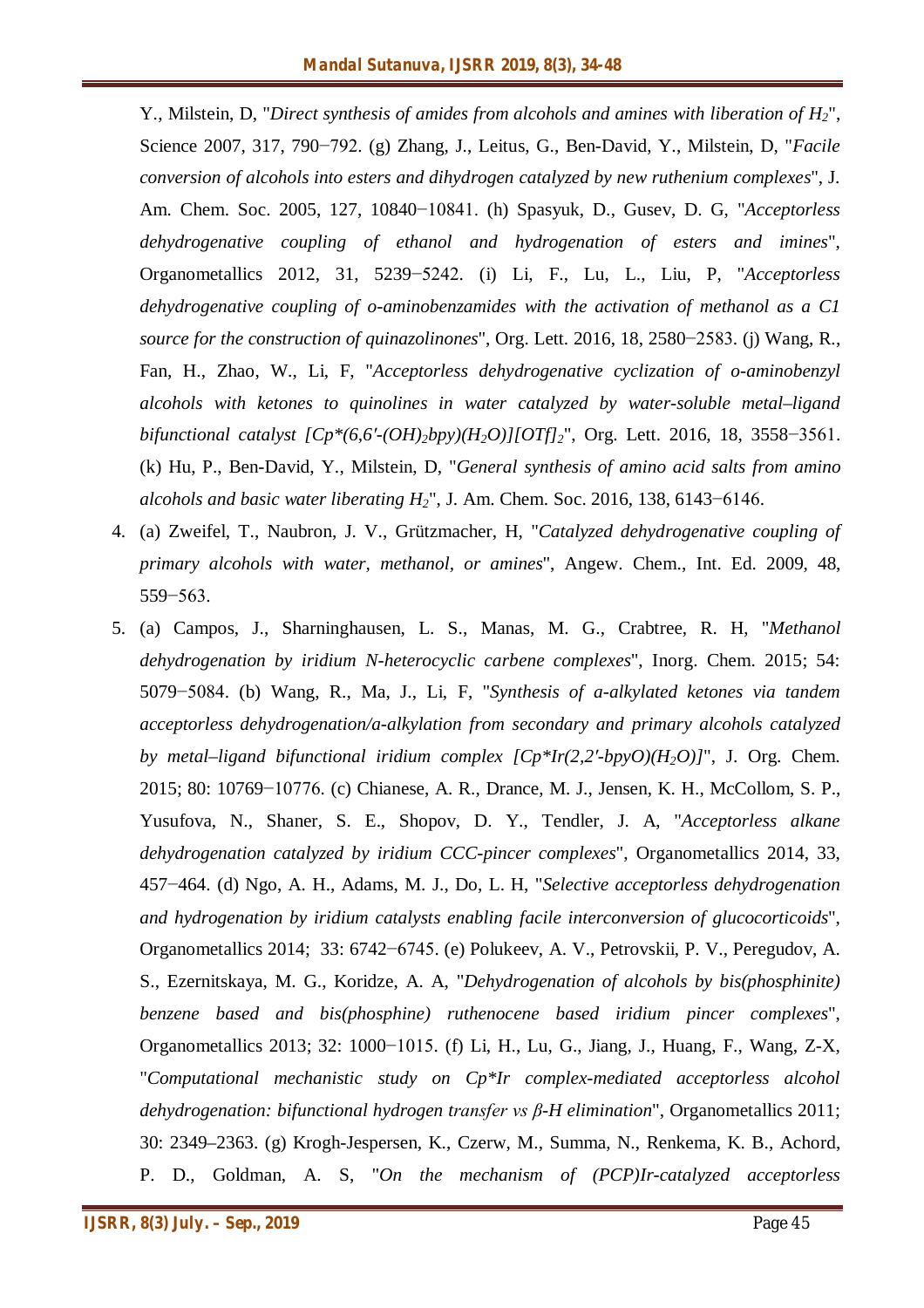*dehydrogenation of alkanes:  a combined computational and experimental study*", J. Am. Chem. Soc. 2002; 124: 11404-11416.

- 6. (a) Dutta, I., Sarbajna, A., Pandey, P., Wahidur Rahaman, S. M., Singh, K., Bera, J. K, "*Acceptorless dehydrogenation of alcohols on a diruthenium(II,II) platform*", Organometallics 2016; 35: 1505−1513. (b) Hale, L. V. A., Malakar, T., Tseng, K-N. T., Zimmerman, P. M., Paul, A., Szymczak, N. K, "*The mechanism of acceptorless amine double dehydrogenation by N,N,N-amide ruthenium(II) hydrides: a combined experimental and computational study*", ACS Catal. 2016; 6: 4799−4813. (c) Tseng, K-N. T., Kampf, J. W., Szymczak, N. K, "*Mechanism of N,N,N-amide ruthenium(II) hydride mediated acceptorless alcohol dehydrogenation: inner-sphere β-H elimination versus outer-sphere bifunctional metal–ligand cooperativity*", ACS Catal. 2015; 5: 5468−5485. (d) Tseng, K-N. T., Kampf, J. W., Szymczak, N. K, "*Base-free, acceptorless, and chemo selective alcohol dehydrogenation catalyzed by an amide-derived NNN-ruthenium(II) hydride complex*", Organometallics 2013, 32, 2046−2049. (e) Musa, S., Fronton, S., Vaccaro, L., Gelman, D, "*Bifunctional ruthenium(II) PCP pincer complexes and their catalytic activity in acceptorless dehydrogenative reactions*", Organometallics 2013; 32: 3069−3073. (f) Buijtenen, J. V., Meuldijk, J., Vekemans, J. A. J. M., Hulshof, L. A., Kooijman, H., Spek, A. L, "*Dinuclear ruthenium complexes bearing dicarboxylate and phosphine ligands. acceptorless catalytic dehydrogenation of 1-phenylethanol*", Organometallics 2006; 25: 873-881. (g) Zhang, J., Gandelman, M., Shimon, L. J. W., Rozenberg, H., Milstein, D, "*Electron-rich, bulky ruthenium PNP-type complexes. Acceptorless catalytic alcohol dehydrogenation*", Organometallics 2004, 23, 4026-4033.
- 7. (a) Vicent, C., Gusev, D. G, "*ESI-MS insights into acceptorless dehydrogenative coupling of alcohols*", ACS Catal. 2016, 6, 3301−3309. (b) Baratta, W., Bossi, G., Putignano, E., Rigo, P, "*Pincer and diamine Ru and Os diphosphane complexes as efficient catalysts for the dehydrogenation of alcohols to ketones*", Chem.−Eur. J. 2011; 17: 3474−3481.
- 8. (a) Song, H., Kang, B., Hong, S. H, "*Fe-catalyzed acceptorless dehydrogenation of secondary benzylic alcohols*", ACS Catal. 2014, 4, 2889−2895. (b) Chakraborty, S., Brennessel, W. W., Jones, W. D. "*A molecular iron catalyst for the acceptorless dehydrogenation and hydrogenation of N-heterocycles*", J. Am. Chem. Soc. 2014; 136: 8564−8567. (c) Chakraborty, S., Lagaditis, P. O., Förster, M., Bielinski, E. A., Hazari, N., Holthausen, M. C., Jones, W. D., Schneider, S, "*Well-defined iron catalysts for the acceptorless reversible dehydrogenation-hydrogenation of alcohols and ketones*", ACS Catal. 2014; 4: 3994−4003. (d) Alberico, E., Sponholz, P., Cordes, C., Nielsen, M., Drexler, H-J.,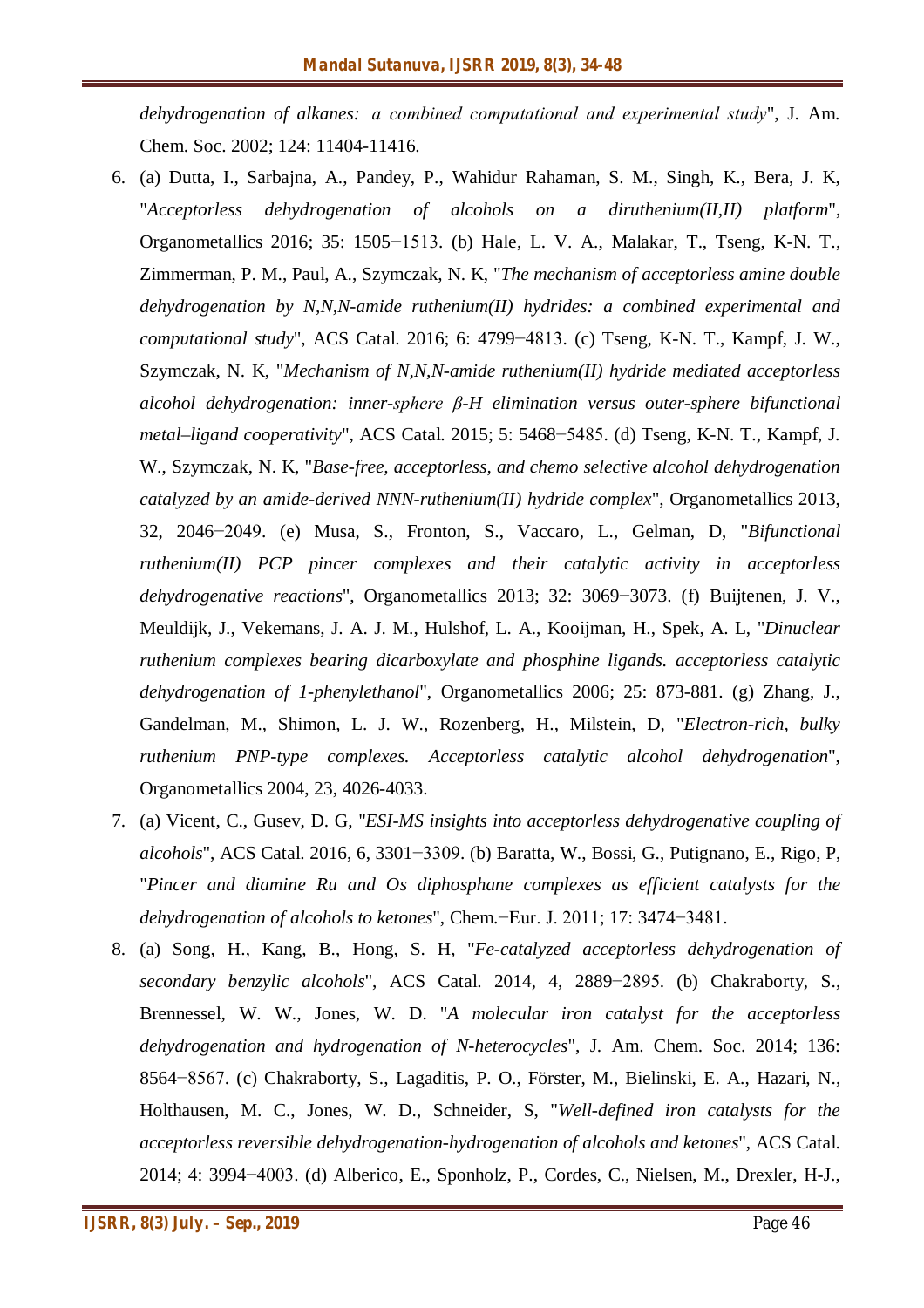Baumann, W., Junge, H., Beller, M, "*Selective hydrogen production from methanol with a defined iron pincer catalyst under mild conditions*", Angew. Chem.; Int. Ed. 2013; 52: 14162 –14166.

- 9. (a) Zhang, G., Vasudevan, K. V., Scott, B. L., Hanson, S. K, "*Understanding the mechanisms of cobalt-catalyzed hydrogenation and dehydrogenation reactions*", J. Am. Chem. Soc. 2013; 135: 8668−8681. (b) Zhang, G., Hanson, S. K, "*Cobalt-catalyzed acceptorless alcohol dehydrogenation: synthesis of imines from alcohols and amines*", Org. Lett. 2013: 15: 650- 653.
- 10. (a) Mukherjee, A., Nerush, A., Leitus, G., Shimon, L. J. W., David, Y. B., Jalapa, N. A. E., Milstein, D, "*Manganese-catalyzed environmentally benign dehydrogenative coupling of alcohols and amines to form aldimines and H2: a catalytic and mechanistic study*", J. Am. Chem. Soc. 2016; 138: 4298−4301.
- 11. (a) Chakraborty, S., Piszel, P. E., Brennessel, W. W., Jones, W. D, "*A single nickel catalyst for the acceptorless dehydrogenation of alcohols and hydrogenation of carbonyl compounds*", Organometallics 2015; 34: 5203−5206.
- 12. (a) Milstein, D., Das, U. K., Ben-David, Y., Diskin-Posner, Y, "*N‐substituted hydrazones by manganese‐catalyzed coupling of alcohols with hydrazine: borrowing hydrogen and acceptorless dehydrogenation in one system*", Angew. Chem.; Int. Ed. 2018; 57: 2179-2182. (b) Milstein, D., Kumar, A., Espinosa-Jalapa, N. A., Leitus, G., Diskin-Posner, Y., Avram, L, "*Direct synthesis of amides by dehydrogenative coupling of amines with either alcohols or esters: manganese pincer complex as catalyst*", Angew. Chem.; Int. Ed. 2017; 56, 14992- 14996.
- 13. (a) Schuster, C. H., Diao, T., Pappas, I., Chirik, P. J, "*Bench-stable, substrate-activated cobalt carboxylate pre-catalysts for alkene hydrosilylation with tertiary silanes*", ACS Catal., 2016, 6, 2632–2636. (b) Chirik, P. J, "*Iron- and cobalt-catalyzed alkene hydrogenation: catalysis with both redox-active and strong field ligands*", Acc. Chem. Res., 2015; 48: 1687– 1695. (c) Schmidt, V. A., Hoyt, J. M., Margulieux, G. W., Chirik, P. J, "*Cobalt-catalyzed [2π + 2π] cycloadditions of alkenes: scope, mechanism, and elucidation of electronic structure of catalytic intermediates*", J. Am. Chem. Soc., 2015; 137: 7903–7914. (d) Atienza, C. C. H., Diao, T., Weller, K. J., Nye, S. A., Lewis, K. M., Delis, J. G. P., Boyer, J. L., Roy, A. K., Chirik, P. J, "*Bis(imino)pyridine cobalt-catalyzed dehydrogenative silylation of alkenes: scope, mechanism, and origins of selective allylsilane formation*", J. Am. Chem. Soc., 2014; 136: 12108–12118. (e) Bowman, A. C., Milsmann, C., Bill, E., Turner, Z. R., Lobkovsky, E., DeBeer, S., Wieghardt, K., Chirik, P. J, "*Synthesis and electronic structure determination of*